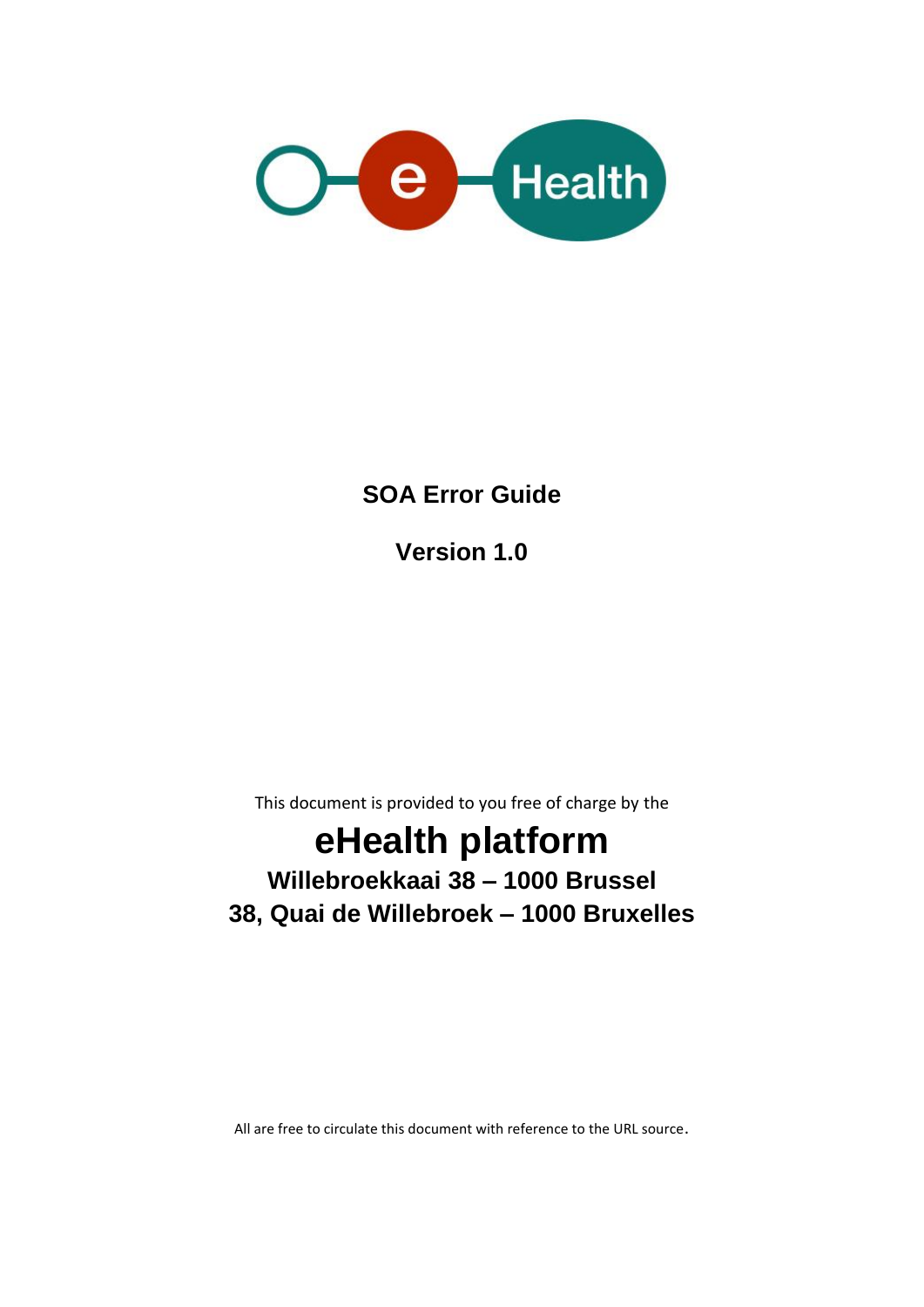## **Table of contents**

| 1.1 |  |
|-----|--|
|     |  |
| 2.1 |  |
|     |  |
|     |  |

To the attention of: "IT expert" willing to integrate this web service.

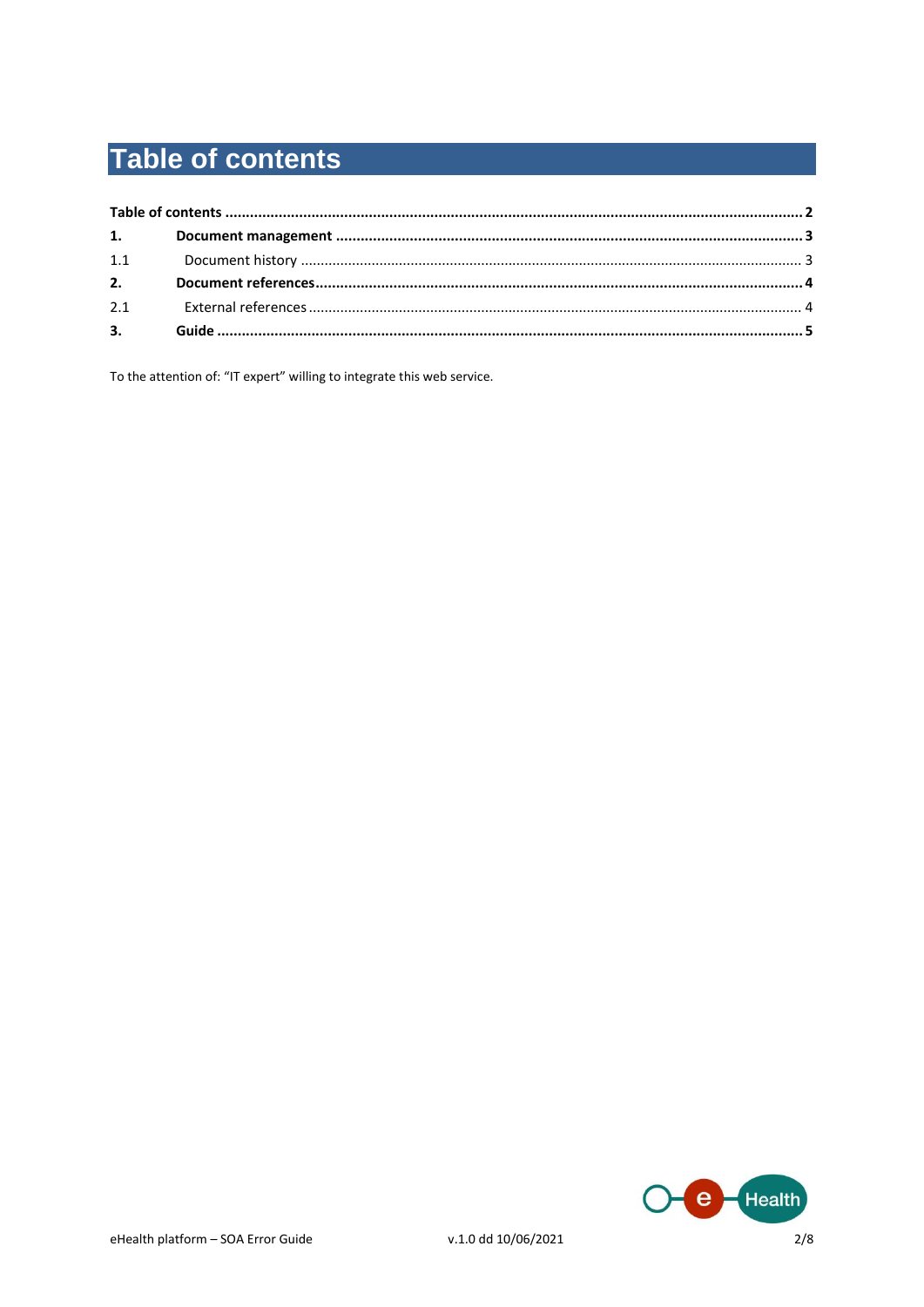### **1. Document management**

#### **1.1 Document history**

| <b>Version</b> | <b>Date</b> | Author           | Description of changes / remarks |
|----------------|-------------|------------------|----------------------------------|
|                | 10/06/2021  | eHealth platform | Initial version                  |

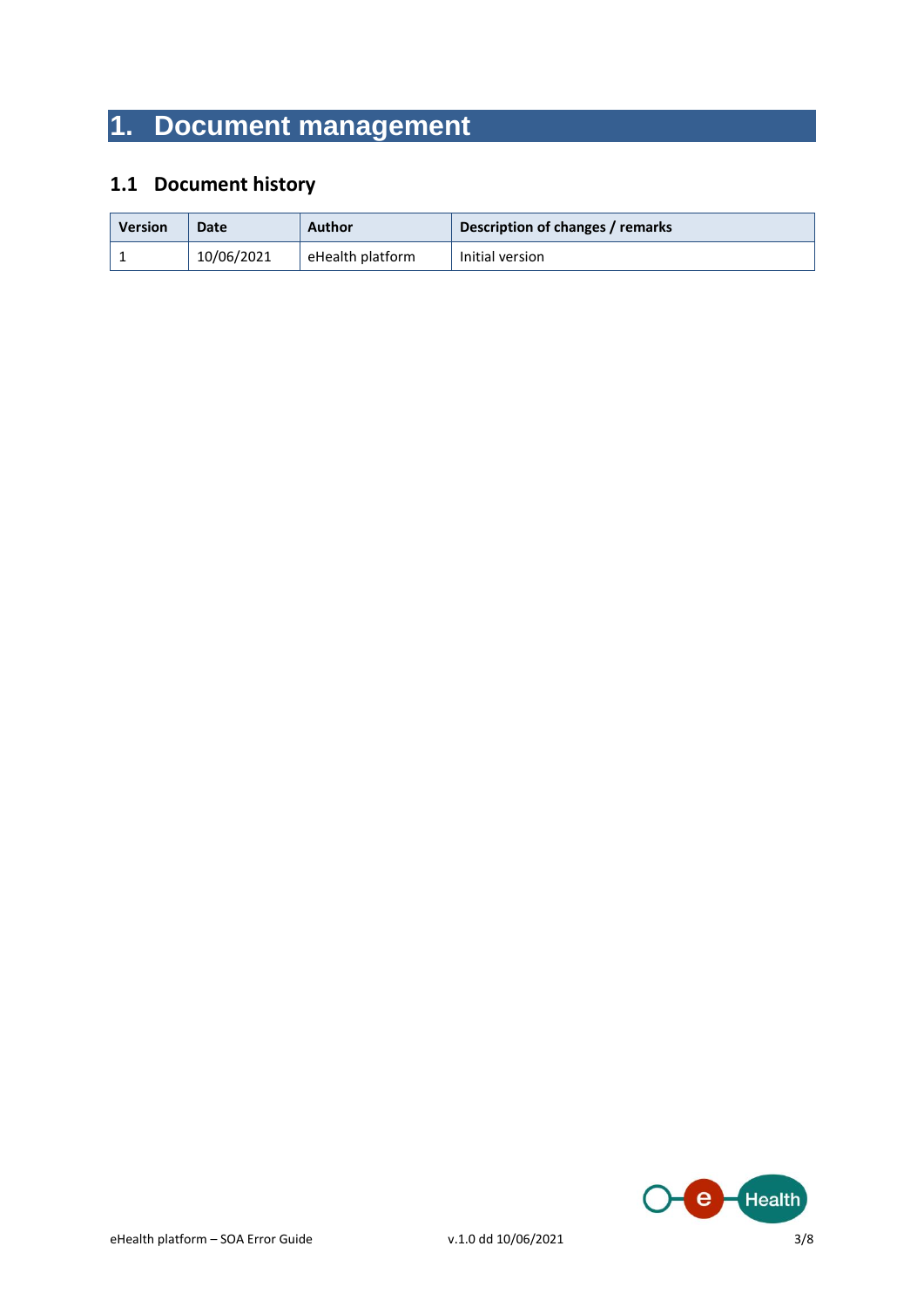### **2. Document references**

All documents can be found through the internet. They are available to the public, but not supported by the eHealth platform.

#### **2.1 External references**

| ID | <b>Title</b>              | Source                                                                | Date       | Author                                                  |
|----|---------------------------|-----------------------------------------------------------------------|------------|---------------------------------------------------------|
|    | Basic Profile Version 1.1 | http://www.ws-<br>i.org/Profiles/BasicProfil<br>e-1.1-2004-08-24.html | 24/08/2004 | <b>Web Services</b><br>Interoperability<br>Organization |

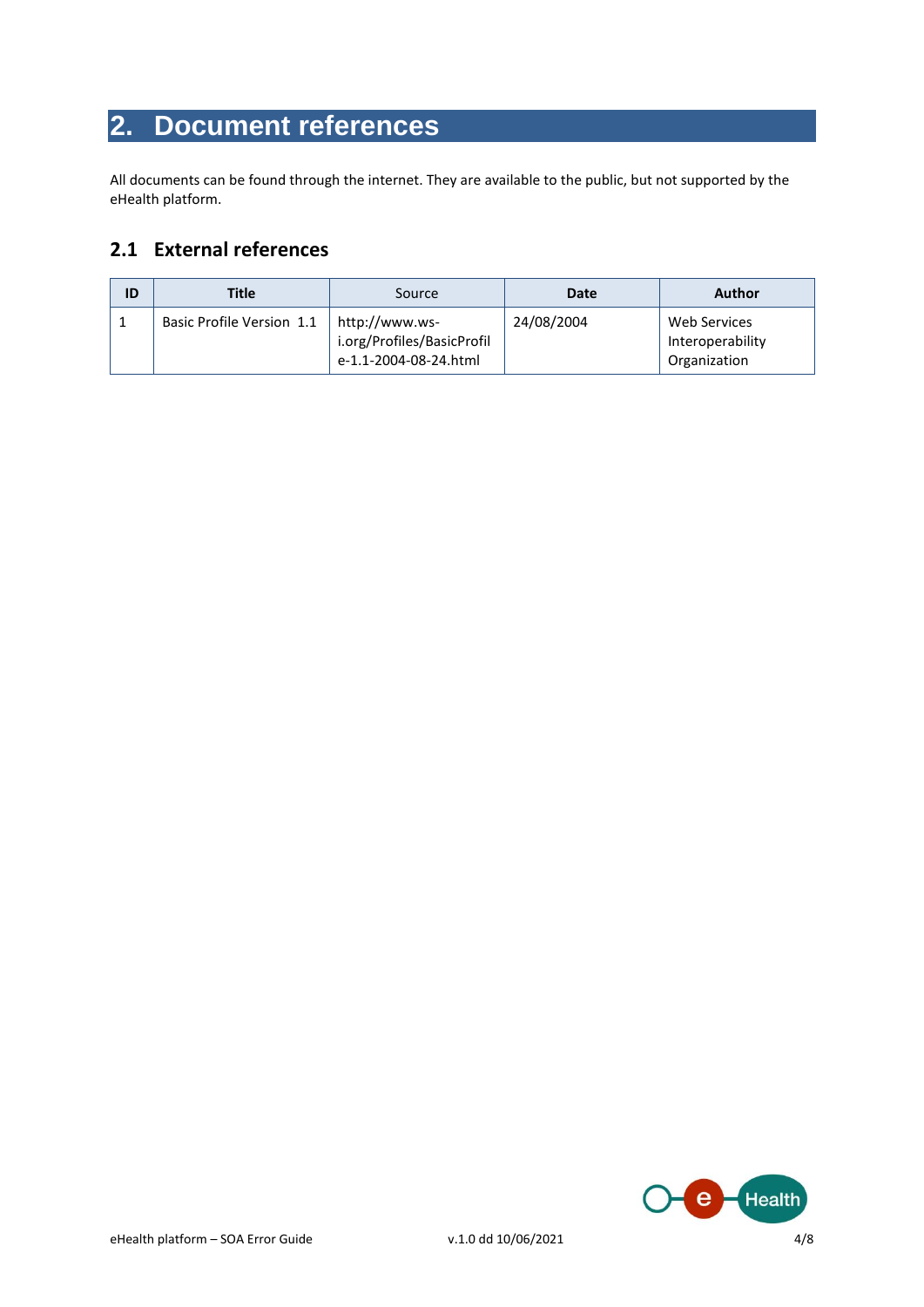#### **3. Guide**

All services use **uniformly defined error codes** to report system errors. An error is reported by means of a SOAP fault.



In addition to an error code and description, each error message also contains a unique identification string (//SystemError/@Id) that allows the error to be further analyzed by our support services. It is important that the client application always logs this unique id.

| SOA-00001       | Service error                                                                                                                          |
|-----------------|----------------------------------------------------------------------------------------------------------------------------------------|
| Reason          | This is the default error sent to the consumer in case no more details are known (i.e.<br>unexpected behaviour in API gateway).        |
| <b>Solution</b> | The software package (SP) should contact the eHealth platform to have more<br>details on this error, retry will not solve the problem. |

You can find an overview of the possible error messages and their solution in the following table.

| SOA-01001 | Service call not authenticated                                                                                                                                                                                                                                                                                                                                                 |
|-----------|--------------------------------------------------------------------------------------------------------------------------------------------------------------------------------------------------------------------------------------------------------------------------------------------------------------------------------------------------------------------------------|
| Reason    | From the security information provided, either the consumer could not be<br>identified, the credentials provided are not correct or the technical signature did<br>not match expectations.                                                                                                                                                                                     |
|           | The most common reasons are for a X509 protected service:                                                                                                                                                                                                                                                                                                                      |
|           | Missing signed part (Body/BST/Timestamp)<br>Timestamp is in past or future (drift of 300000ms possible)<br>Expired or revoked certificate is used to sign the request<br>No trusted CA found for the certificate: ACC certificate used in PROD                                                                                                                                 |
|           | In case of the SAML protected service                                                                                                                                                                                                                                                                                                                                          |
|           | Missing signed part (Body/BST/Timestamp)<br>Timestamp is in past or future (drift of 300000ms possible) SAML Token is<br>$\bullet$<br>expired<br>Origin of SAML Token is not linked with the current environment<br>Holder of Key certificate is expired or revoked<br>Holder of key certificate does not match the certificate mentioned in SAML<br>Token<br>Token is altered |

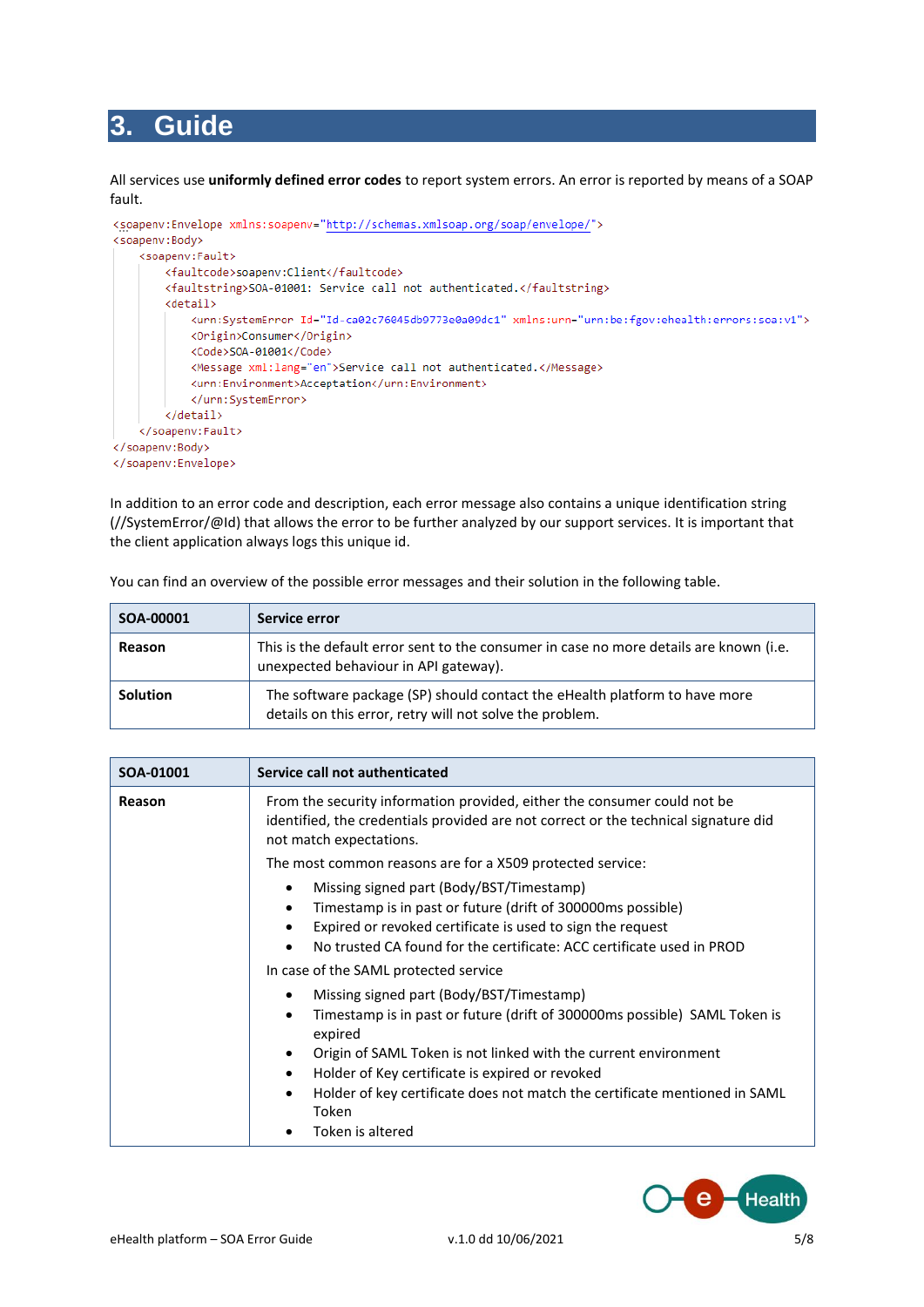

| SOA-01002       | Service call not authorized                                                                                                                                                                                                                                                                                    |
|-----------------|----------------------------------------------------------------------------------------------------------------------------------------------------------------------------------------------------------------------------------------------------------------------------------------------------------------|
| Reason          | The consumer is identified and authenticated, but is not allowed to call the given<br>service.                                                                                                                                                                                                                 |
| <b>Solution</b> | After 10 minutes the software package should retry to invoke the business service<br>again. If the same request is failing for more than 6 times then the software<br>package should investigate. In most cases, the software can verify the SSO<br>specification of the service to determine what went wrong. |
|                 | If the security constraints are not met for the user (example: SAML token contains<br>false value) the software should not send a message to the service.                                                                                                                                                      |
|                 | In some cases (Chapter4, Global Medical File, ), a Therapeutic link (TL) verification<br>call is performed between patient and sender. It may result in SOA-01002 if the TL<br>check fails.                                                                                                                    |

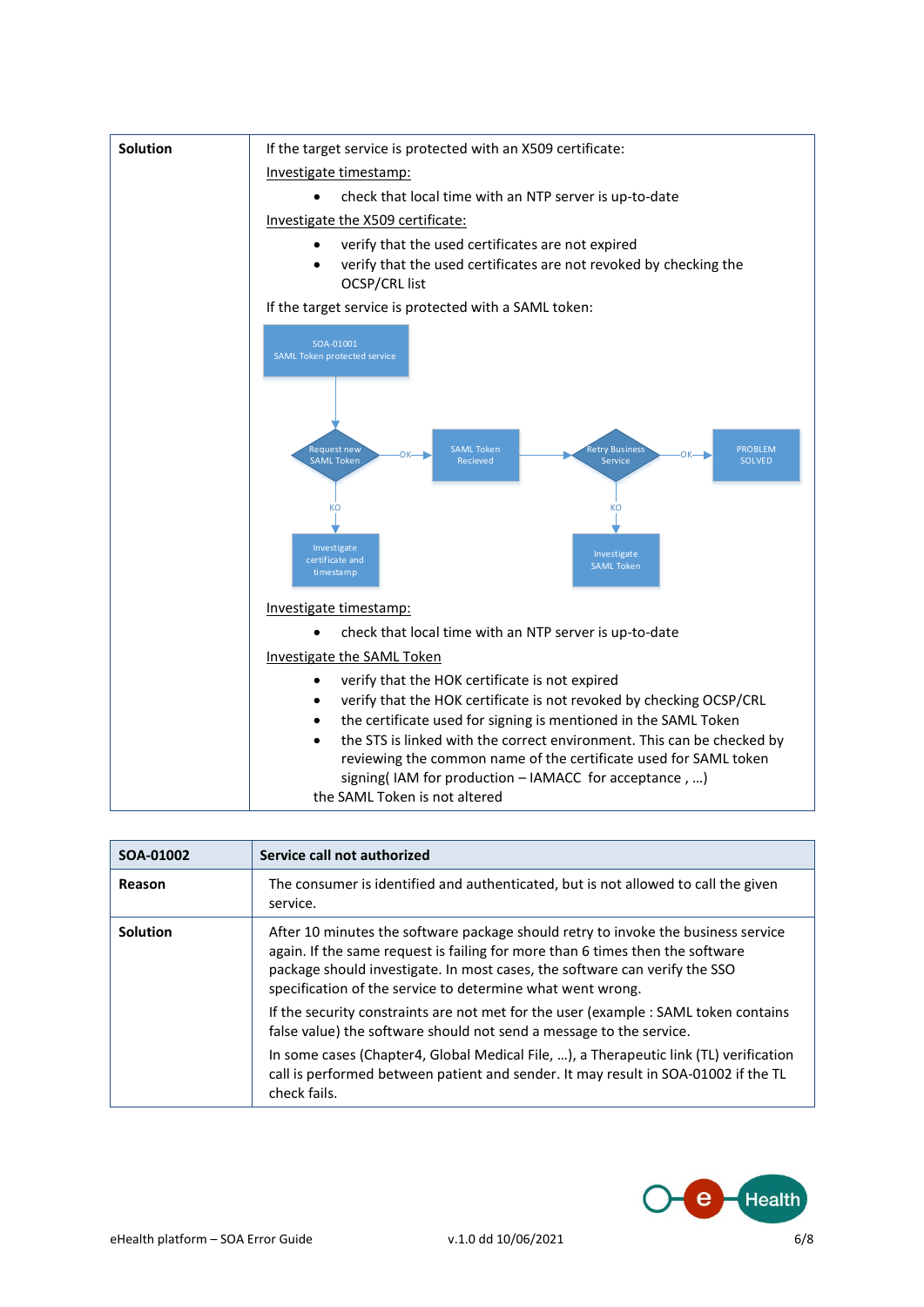| SOA-01003       | Too many requests                                                                                                                                                                                                                                         |
|-----------------|-----------------------------------------------------------------------------------------------------------------------------------------------------------------------------------------------------------------------------------------------------------|
| Reason          | The consumer has breached the quota limit.                                                                                                                                                                                                                |
| <b>Solution</b> | The software package should wait for X minutes (the waiting period) to invoke the<br>business services again. More information on the waiting period can be found in the<br>cookbook of the service and also in the response HTTP headers of the service. |

| SOA-01004       | Too many failed requests                                                                  |
|-----------------|-------------------------------------------------------------------------------------------|
| Reason          | The consumer has breached the error quota limit.                                          |
| <b>Solution</b> | The software package should wait for 10 minutes to invoke the business services<br>again. |

| SOA-02001       | Service not available                                                                                                                                                                                                          |
|-----------------|--------------------------------------------------------------------------------------------------------------------------------------------------------------------------------------------------------------------------------|
| Reason          | An unexpected error has occurred. Retries will not work. Service desk may help<br>with root cause analysis.                                                                                                                    |
| <b>Solution</b> | The software package should retry after 10 minutes to invoke the business service<br>again. If the same request is failing for more than 6 times then the software<br>package should investigate and contact the service desk. |

| SOA-02002       | Service temporarily unavailable                                                                          |
|-----------------|----------------------------------------------------------------------------------------------------------|
| Reason          | An unexpected error has occurred. Retries should work. If the problem persists<br>service desk may help. |
| <b>Solution</b> | The software package should retry after 10 minutes to invoke the business service<br>again.              |

| SOA-03001       | <b>Malformed message</b>                                                                   |
|-----------------|--------------------------------------------------------------------------------------------|
| Reason          | This is the default error for content related errors in case no more details are<br>known. |
| <b>Solution</b> | The software package should investigate the request, retry will not solve the<br>problem.  |

| SOA-03002       | Message must be SOAP                                                                      |
|-----------------|-------------------------------------------------------------------------------------------|
| Reason          | Message does not respect the SOAP standard.                                               |
| <b>Solution</b> | The software package should investigate the request, retry will not solve the<br>problem. |

| SOA-03003       | Message must contain SOAP body                                                            |
|-----------------|-------------------------------------------------------------------------------------------|
| Reason          | Message respects the SOAP standard, but body is missing.                                  |
| <b>Solution</b> | The software package should investigate the request, retry will not solve the<br>problem. |